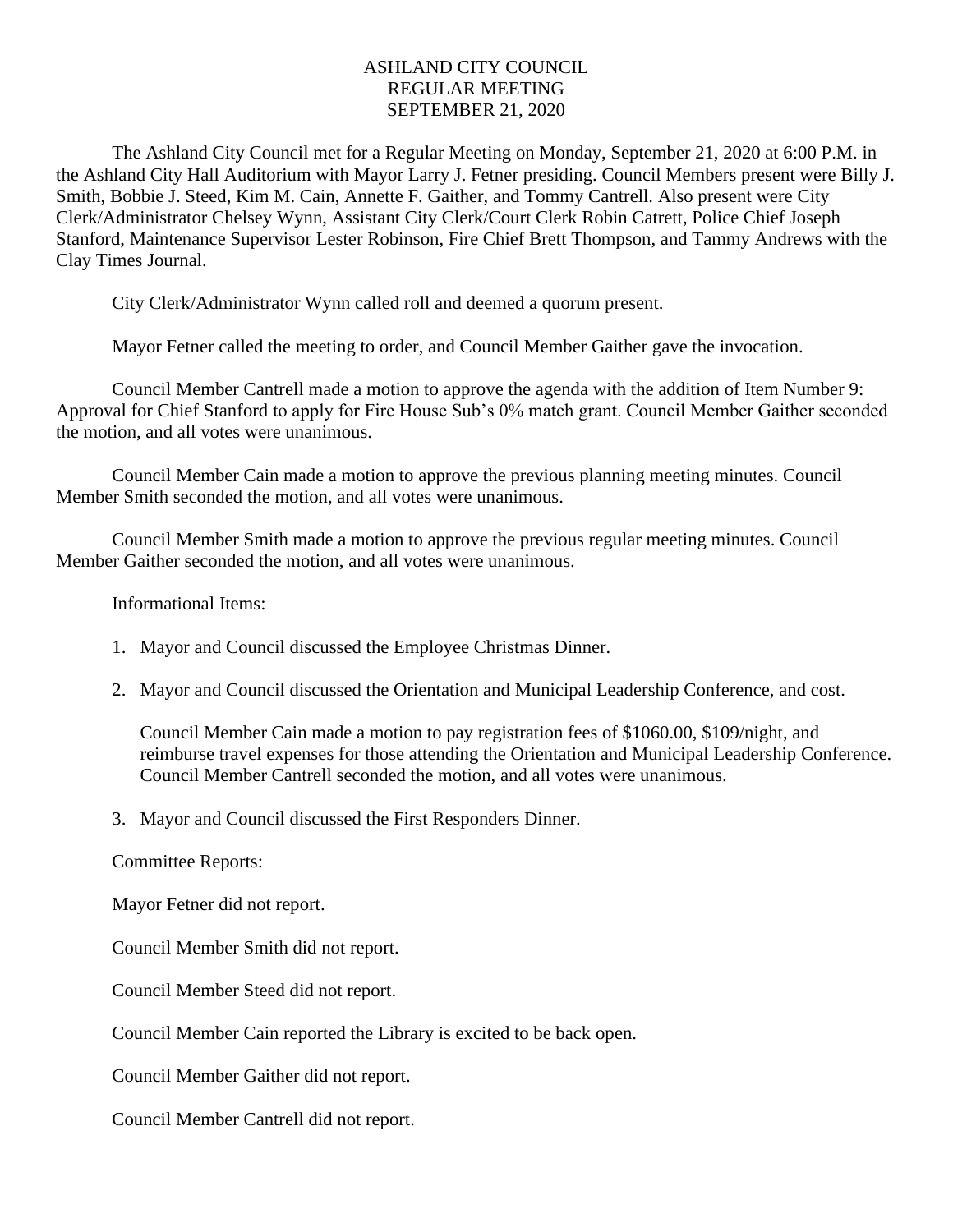Fire Chief Thompson reported everything quiet in the Fire Department. They will discuss a time for the Christmas parade at their next meeting.

Police Chief Stanford reported on request for approval to apply for Fire House Subs grant.

Maintenance Supervisor Robinson reported the trees are down and cleaned up on 4<sup>th</sup> Ave North, the old Adam's buildings demolition started today. (The demo is being done by the owners of the property.)

City Clerk/Administrator Wynn did not report.

New Business:

Council Member Cain made a motion to approve the bills received since the last council meeting in the amount of \$12,029.40. Council Member Gaither seconded the motion, and all votes were unanimous.

Council Member Gaither made a motion approving to pay Southern Software, Inc. \$4,235.00 for Ashland Police Department. Council Member Cain seconded the motion, and all votes were unanimous.

Council Member Cain made a motion approving to pay Local Government Corporation \$999.00 for Delta Business License Software. Council Member Gaither seconded the motion, and all votes were unanimous.

Council Member Cantrell made a motion approving Mark's Cleaning Service to Strip and Wax Police Department Floors at a total cost of \$650.00. Council Member Gaither seconded the motion, and all votes were unanimous.

Council Member Cain made a motion approving Mark's Cleaning Service to Clean Floors at City Hall at a total cost of \$575.00. Council Member Gaither seconded the motion, and all votes were unanimous.

Council Member Gaither made a motion approving to purchase Exmark 60" Laser Z zero turn mower from Talladega Tractor at a total cost of \$10,000.00 for the Maintenance Department. Council Member Cain seconded the motion, and all votes were unanimous.

Council Member Gaither made a motion approving the estimated total of \$1,000.00 for the First Responder's Dinner food and supplies. Council Member Cantrell seconded the motion, and all votes were unanimous. (Public Welcome)

Council Member Cantrell made a motion approving to pay Over Drive \$1,500.00 for software for the Library. Council Member Smith seconded the motion, and all votes were unanimous.

Council Member Gaither made a motion approving for Chief Stanford to apply for Fire House Sub's 0% match grant. Council Member Cain seconded the motion, all votes were unanimous with the exception of Council Member Cantrell who was opposed.